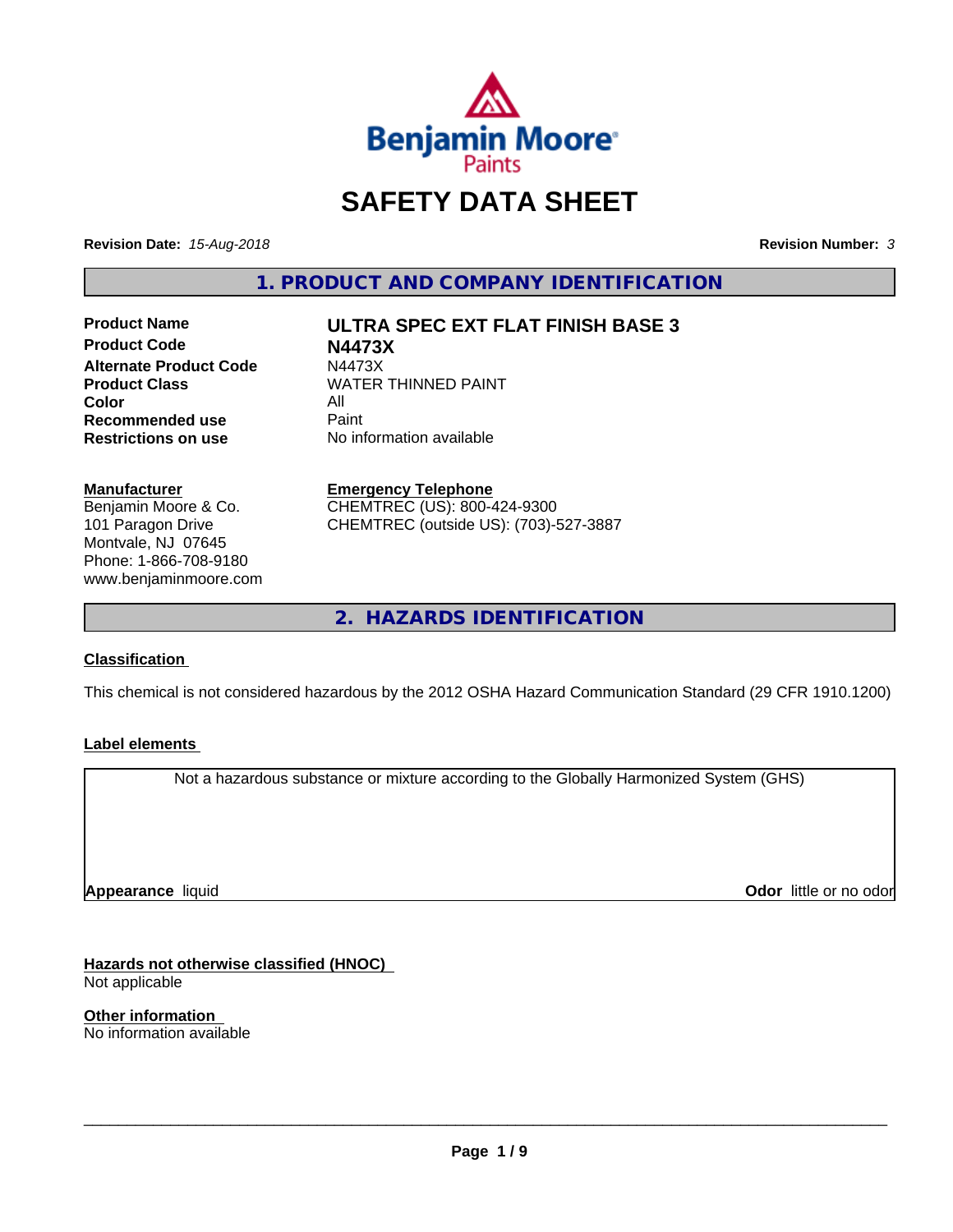# **3. COMPOSITION INFORMATION ON COMPONENTS**

| <b>Chemical name</b>            | <b>CAS No.</b> | Weight-% |
|---------------------------------|----------------|----------|
| Titanium dioxide                | 13463-67-7     |          |
| Zinc oxide                      | 1314-13-2      |          |
| Diatomaceous earth              | 61790-53-2     |          |
| Sodium C14-C16 olefin sulfonate | 68439-57-6     | U.5      |

|                                                  | 4. FIRST AID MEASURES                                                                                    |
|--------------------------------------------------|----------------------------------------------------------------------------------------------------------|
| <b>General Advice</b>                            | No hazards which require special first aid measures.                                                     |
| <b>Eye Contact</b>                               | Rinse thoroughly with plenty of water for at least 15 minutes and consult a<br>physician.                |
| <b>Skin Contact</b>                              | Wash off immediately with soap and plenty of water while removing all<br>contaminated clothes and shoes. |
| <b>Inhalation</b>                                | Move to fresh air. If symptoms persist, call a physician.                                                |
| Ingestion                                        | Clean mouth with water and afterwards drink plenty of water. Consult a physician<br>if necessary.        |
| <b>Most Important</b><br><b>Symptoms/Effects</b> | None known.                                                                                              |
| <b>Notes To Physician</b>                        | Treat symptomatically.                                                                                   |

**5. FIRE-FIGHTING MEASURES**

| <b>Suitable Extinguishing Media</b>                                              | Use extinguishing measures that are appropriate to local<br>circumstances and the surrounding environment.                                   |
|----------------------------------------------------------------------------------|----------------------------------------------------------------------------------------------------------------------------------------------|
| <b>Protective Equipment And Precautions For</b><br><b>Firefighters</b>           | As in any fire, wear self-contained breathing apparatus<br>pressure-demand, MSHA/NIOSH (approved or equivalent)<br>and full protective gear. |
| <b>Specific Hazards Arising From The Chemical</b>                                | Closed containers may rupture if exposed to fire or<br>extreme heat.                                                                         |
| <b>Sensitivity To Mechanical Impact</b>                                          | No                                                                                                                                           |
| <b>Sensitivity To Static Discharge</b>                                           | No.                                                                                                                                          |
| <b>Flash Point Data</b><br>Flash Point (°F)<br>Flash Point (°C)<br><b>Method</b> | Not applicable<br>Not applicable<br>Not applicable                                                                                           |
| <b>Flammability Limits In Air</b>                                                |                                                                                                                                              |
| Lower flammability limit:<br><b>Upper flammability limit:</b>                    | Not applicable<br>Not applicable                                                                                                             |
|                                                                                  |                                                                                                                                              |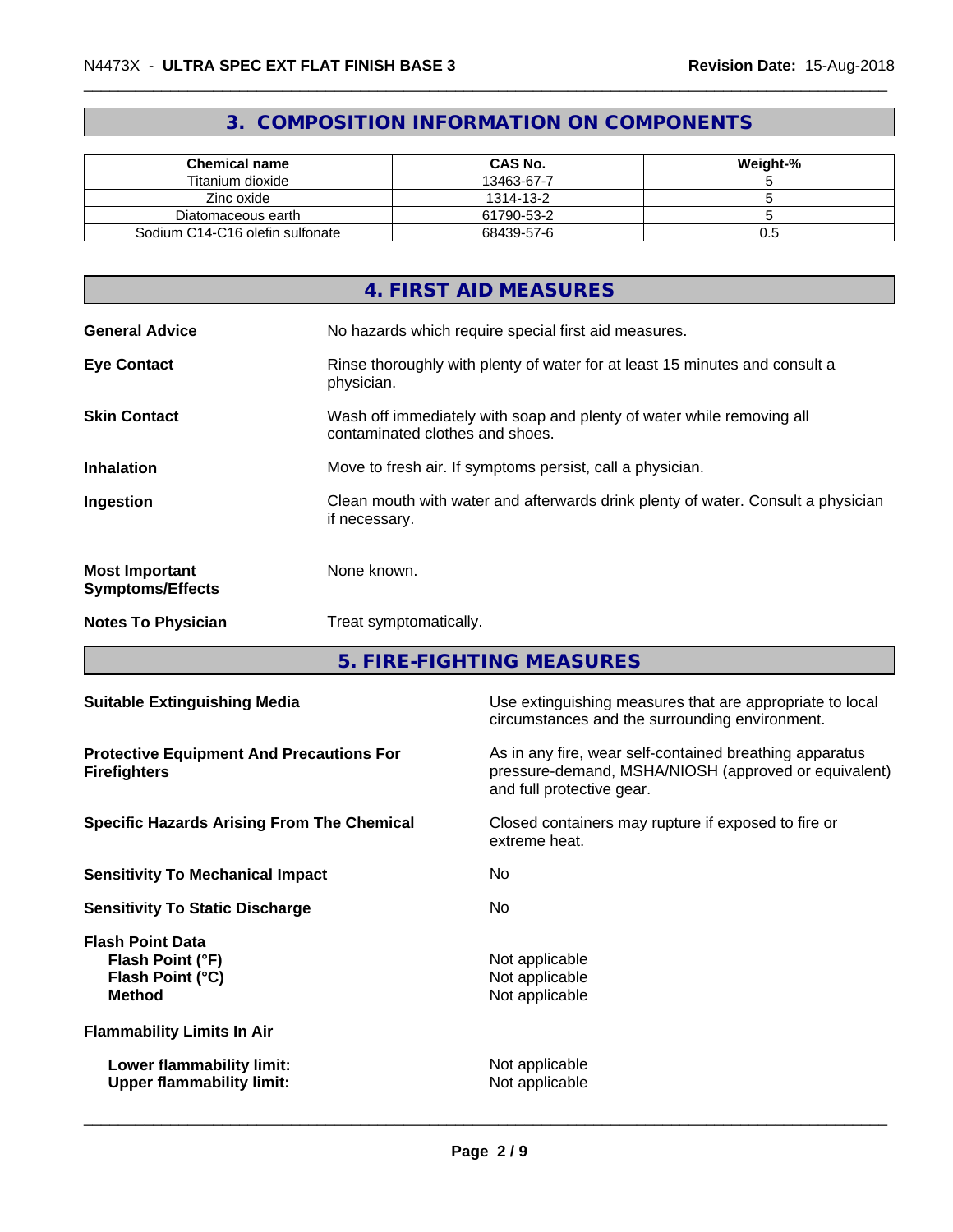| <b>NFPA</b> | Health: 1 | <b>Flammability: 0</b> | <b>Instability: 0</b> | <b>Special: Not Applicable</b> |
|-------------|-----------|------------------------|-----------------------|--------------------------------|
|             |           |                        |                       |                                |

#### **NFPA Legend**

- 0 Not Hazardous
- 1 Slightly
- 2 Moderate
- 3 High
- 4 Severe

*The ratings assigned are only suggested ratings, the contractor/employer has ultimate responsibilities for NFPA ratings where this system is used.*

*Additional information regarding the NFPA rating system is available from the National Fire Protection Agency (NFPA) at www.nfpa.org.*

## **6. ACCIDENTAL RELEASE MEASURES**

| <b>Personal Precautions</b>      | Avoid contact with skin, eyes and clothing. Ensure adequate ventilation.                                                                                                         |  |  |
|----------------------------------|----------------------------------------------------------------------------------------------------------------------------------------------------------------------------------|--|--|
| <b>Other Information</b>         | Prevent further leakage or spillage if safe to do so.                                                                                                                            |  |  |
| <b>Environmental precautions</b> | See Section 12 for additional Ecological Information.                                                                                                                            |  |  |
| <b>Methods for Cleaning Up</b>   | Soak up with inert absorbent material. Sweep up and shovel into suitable<br>containers for disposal.                                                                             |  |  |
|                                  | 7. HANDLING AND STORAGE                                                                                                                                                          |  |  |
| Handling                         | Avoid contact with skin, eyes and clothing. Avoid breathing vapors, spray mists or<br>sanding dust. In case of insufficient ventilation, wear suitable respiratory<br>equipment. |  |  |
| <b>Storage</b>                   | Keep container tightly closed. Keep out of the reach of children.                                                                                                                |  |  |
| <b>Incompatible Materials</b>    | No information available                                                                                                                                                         |  |  |

## **8. EXPOSURE CONTROLS/PERSONAL PROTECTION**

#### **Exposure Limits**

| <b>Chemical name</b> | <b>ACGIH TLV</b>          | <b>OSHA PEL</b>           |
|----------------------|---------------------------|---------------------------|
| Titanium dioxide     | 10 mg/m $3$ - TWA         | $15 \text{ mg/m}^3$ - TWA |
| Zinc oxide           | 2 mg/m <sup>3</sup> - TWA | 5 mg/m <sup>3</sup> - TWA |
|                      | 10 mg/m $3$ - STEL        | 15 mg/m $3$ - TWA         |
| Diatomaceous earth   | N/E                       |                           |
|                      |                           | 20 mppcf - TWA            |

#### **Legend**

ACGIH - American Conference of Governmental Industrial Hygienists Exposure Limits OSHA - Occupational Safety & Health Administration Exposure Limits N/E - Not Established

**Engineering Measures** Ensure adequate ventilation, especially in confined areas.

 $\overline{\phantom{a}}$  ,  $\overline{\phantom{a}}$  ,  $\overline{\phantom{a}}$  ,  $\overline{\phantom{a}}$  ,  $\overline{\phantom{a}}$  ,  $\overline{\phantom{a}}$  ,  $\overline{\phantom{a}}$  ,  $\overline{\phantom{a}}$  ,  $\overline{\phantom{a}}$  ,  $\overline{\phantom{a}}$  ,  $\overline{\phantom{a}}$  ,  $\overline{\phantom{a}}$  ,  $\overline{\phantom{a}}$  ,  $\overline{\phantom{a}}$  ,  $\overline{\phantom{a}}$  ,  $\overline{\phantom{a}}$ 

#### **Personal Protective Equipment**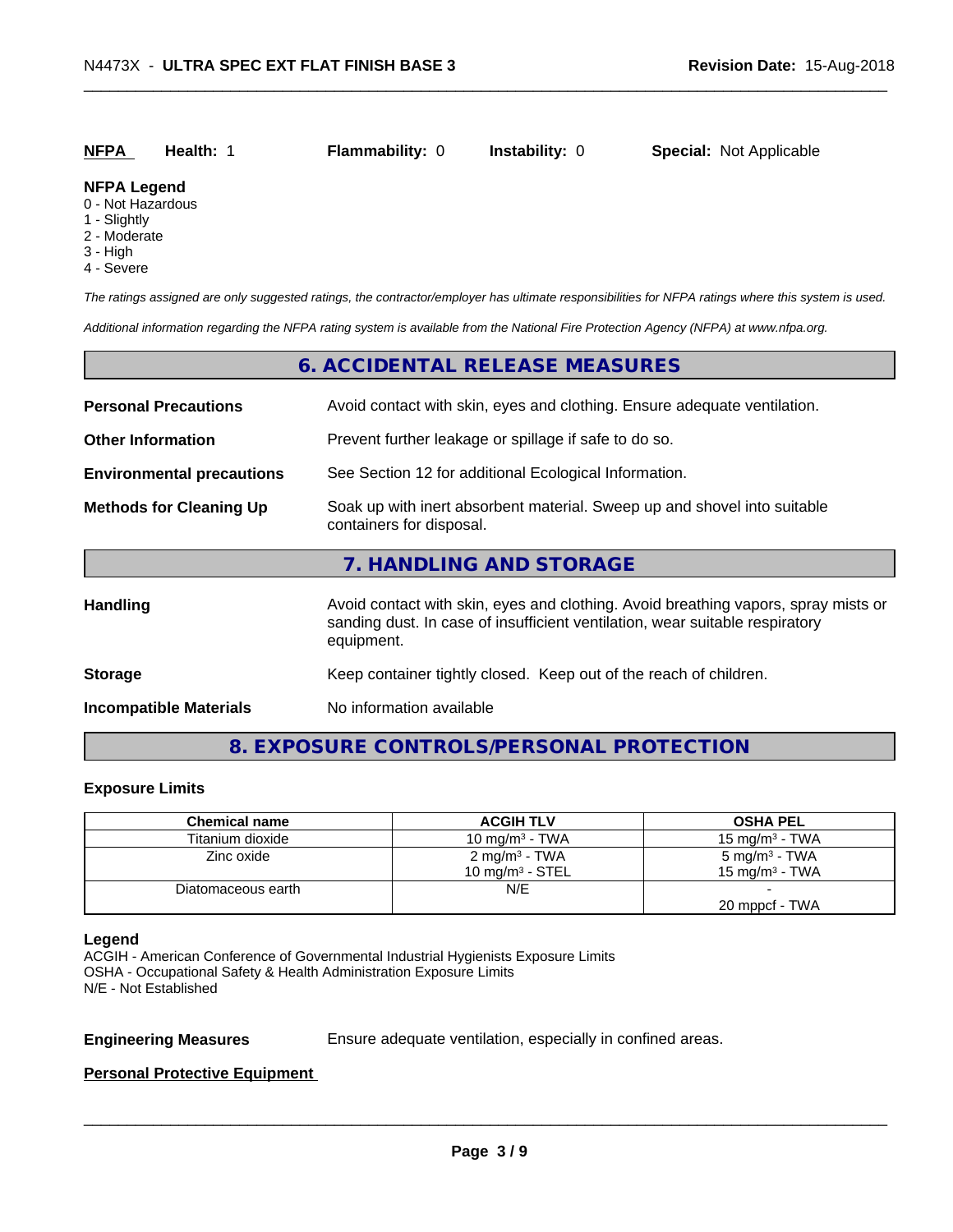| <b>Eye/Face Protection</b>    | Safety glasses with side-shields.                                        |
|-------------------------------|--------------------------------------------------------------------------|
| <b>Skin Protection</b>        | Protective gloves and impervious clothing.                               |
| <b>Respiratory Protection</b> | In case of insufficient ventilation wear suitable respiratory equipment. |
| Ivaiono Moscuros              | Avoid contact with skin, aves and clothing. Remove and wash contaminated |

**Hygiene Measures** Avoid contact with skin, eyes and clothing. Remove and wash contaminated clothing before re-use. Wash thoroughly after handling.

## **9. PHYSICAL AND CHEMICAL PROPERTIES**

**Appearance** liquid **Odor** little or no odor **Odor Threshold** No information available **Density (lbs/gal)** 10.8 - 11.2 **Specific Gravity** 1.29 - 1.34 **pH** No information available **Viscosity (cps)** No information available<br> **Solubility (ies)** No information available<br>
No information available **Water solubility** No information available **Evaporation Rate Evaporation Rate No information available Vapor pressure @20 °C (kPa)** No information available **Vapor density** No information available **Wt. % Solids** 45 - 55 **Vol. % Solids Wt. % Volatiles** 45 - 55 **Vol. % Volatiles** 60 - 70 **VOC Regulatory Limit (g/L)** < 50 **Boiling Point (°F)** 212 **Boiling Point**  $(^{\circ}C)$  100 **Freezing Point (°F)** 32 **Freezing Point (°C)** 0 **Flash Point (°F)** Not applicable **Flash Point (°C)** Not applicable **Method** Not applicable<br> **Flammability (solid, gas)** Not applicable Not applicable **Flammability** (solid, gas) **Upper flammability limit:**<br> **Lower flammability limit:** Not applicable Not applicable **Lower flammability limit:**<br> **Autoignition Temperature (°F)** Not applicable havailable **Autoignition Temperature (°F) Autoignition Temperature (°C)** No information available **Decomposition Temperature (°F)** No information available **Decomposition Temperature (°C)**<br> **Partition coefficient**<br> **Partition coefficient**<br> **Partition coefficient** 

**Solubility(ies)** No information available **No information available** 

## **10. STABILITY AND REACTIVITY**

| <b>Reactivity</b>                       | Not Applicable                           |
|-----------------------------------------|------------------------------------------|
| <b>Chemical Stability</b>               | Stable under normal conditions.          |
| <b>Conditions to avoid</b>              | Prevent from freezing.                   |
| <b>Incompatible Materials</b>           | No materials to be especially mentioned. |
| <b>Hazardous Decomposition Products</b> | None under normal use.                   |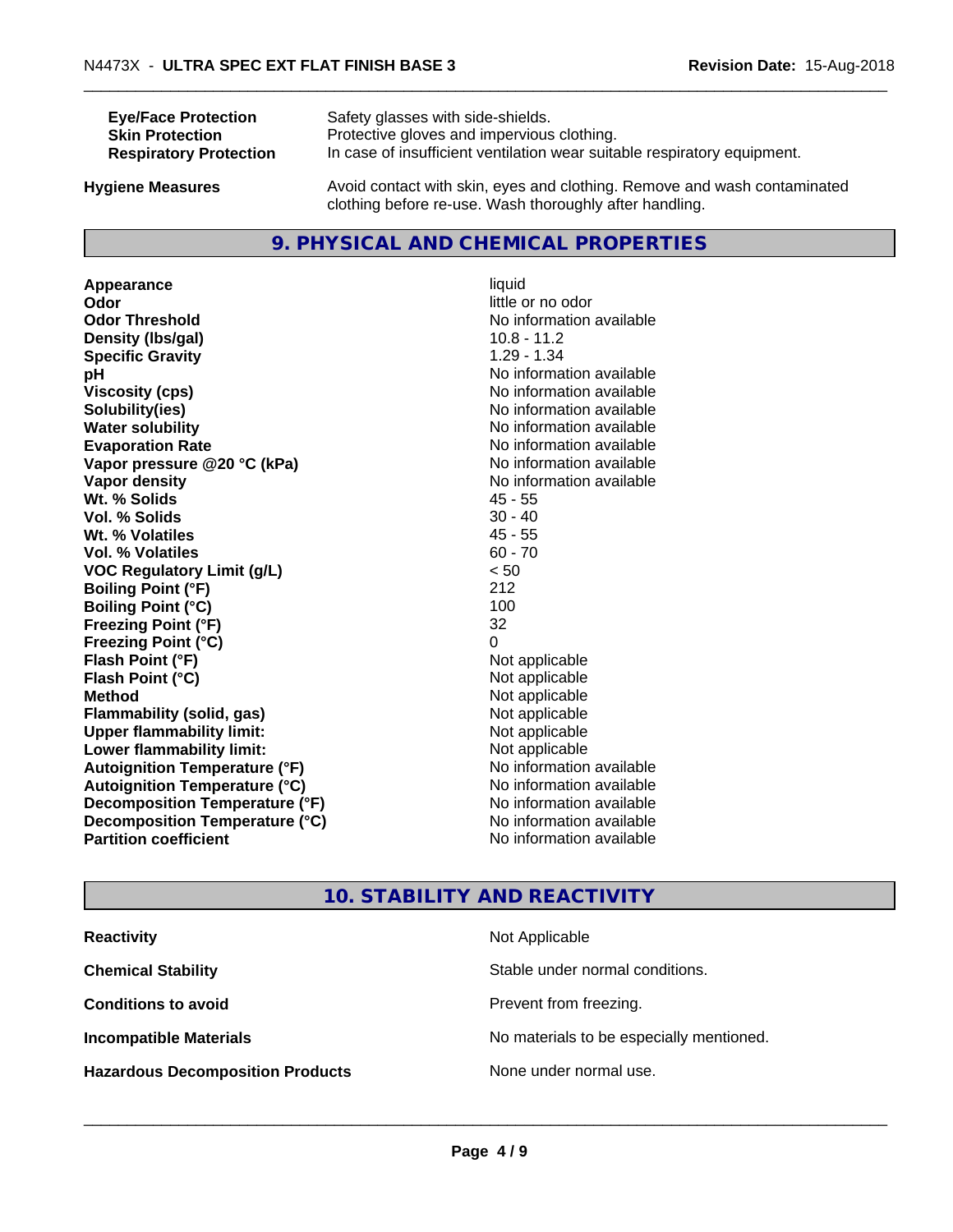| Possibility of hazardous reactions                                                                                                                                                                                                                                                                                                                                             |        |                                                                                                                                                                                                                                                                                                                                                                                                                                                                                             | None under normal conditions of use. |                                                                                   |
|--------------------------------------------------------------------------------------------------------------------------------------------------------------------------------------------------------------------------------------------------------------------------------------------------------------------------------------------------------------------------------|--------|---------------------------------------------------------------------------------------------------------------------------------------------------------------------------------------------------------------------------------------------------------------------------------------------------------------------------------------------------------------------------------------------------------------------------------------------------------------------------------------------|--------------------------------------|-----------------------------------------------------------------------------------|
|                                                                                                                                                                                                                                                                                                                                                                                |        | 11. TOXICOLOGICAL INFORMATION                                                                                                                                                                                                                                                                                                                                                                                                                                                               |                                      |                                                                                   |
| <b>Product Information</b>                                                                                                                                                                                                                                                                                                                                                     |        |                                                                                                                                                                                                                                                                                                                                                                                                                                                                                             |                                      |                                                                                   |
| Information on likely routes of exposure                                                                                                                                                                                                                                                                                                                                       |        |                                                                                                                                                                                                                                                                                                                                                                                                                                                                                             |                                      |                                                                                   |
| <b>Principal Routes of Exposure</b>                                                                                                                                                                                                                                                                                                                                            |        | Eye contact, skin contact and inhalation.                                                                                                                                                                                                                                                                                                                                                                                                                                                   |                                      |                                                                                   |
| <b>Acute Toxicity</b>                                                                                                                                                                                                                                                                                                                                                          |        |                                                                                                                                                                                                                                                                                                                                                                                                                                                                                             |                                      |                                                                                   |
| <b>Product Information</b>                                                                                                                                                                                                                                                                                                                                                     |        | No information available                                                                                                                                                                                                                                                                                                                                                                                                                                                                    |                                      |                                                                                   |
| Symptoms related to the physical, chemical and toxicological characteristics                                                                                                                                                                                                                                                                                                   |        |                                                                                                                                                                                                                                                                                                                                                                                                                                                                                             |                                      |                                                                                   |
| <b>Symptoms</b>                                                                                                                                                                                                                                                                                                                                                                |        | No information available                                                                                                                                                                                                                                                                                                                                                                                                                                                                    |                                      |                                                                                   |
| Delayed and immediate effects as well as chronic effects from short and long-term exposure                                                                                                                                                                                                                                                                                     |        |                                                                                                                                                                                                                                                                                                                                                                                                                                                                                             |                                      |                                                                                   |
| Eye contact<br><b>Skin contact</b><br><b>Inhalation</b><br>Ingestion<br><b>Sensitization</b><br><b>Neurological Effects</b><br><b>Mutagenic Effects</b><br><b>Reproductive Effects</b><br><b>Developmental Effects</b><br><b>Target organ effects</b><br><b>STOT - single exposure</b><br><b>STOT - repeated exposure</b><br>Other adverse effects<br><b>Aspiration Hazard</b> |        | May cause slight irritation.<br>skin and cause irritation.<br>May cause irritation of respiratory tract.<br>Ingestion may cause gastrointestinal irritation, nausea, vomiting and diarrhea.<br>No information available<br>No information available.<br>No information available.<br>No information available.<br>No information available.<br>No information available.<br>No information available.<br>No information available.<br>No information available.<br>No information available |                                      | Substance may cause slight skin irritation. Prolonged or repeated contact may dry |
| <b>Numerical measures of toxicity</b>                                                                                                                                                                                                                                                                                                                                          |        |                                                                                                                                                                                                                                                                                                                                                                                                                                                                                             |                                      |                                                                                   |
| <b>ATEmix (oral)</b>                                                                                                                                                                                                                                                                                                                                                           | 137067 |                                                                                                                                                                                                                                                                                                                                                                                                                                                                                             |                                      |                                                                                   |
| <b>Component Information</b><br>Titanium dioxide<br>LD50 Oral: > 10000 mg/kg (Rat)<br>Zinc oxide<br>LD50 Oral: 5000 mg/kg (Rat)<br>LC50 Inhalation (Dust): $> 5700$ mg/m <sup>3</sup> (Rat, 4 hr.)<br>Carcinogenicity<br>The information below indicates whether each agency has listed any ingredient as a carcinogen:.                                                       |        |                                                                                                                                                                                                                                                                                                                                                                                                                                                                                             |                                      |                                                                                   |
| <b>Chemical name</b>                                                                                                                                                                                                                                                                                                                                                           |        | <b>IARC</b>                                                                                                                                                                                                                                                                                                                                                                                                                                                                                 | <b>NTP</b>                           | <b>OSHA</b>                                                                       |
| Titanium dioxide                                                                                                                                                                                                                                                                                                                                                               |        | 2B - Possible Human<br>Carcinogen                                                                                                                                                                                                                                                                                                                                                                                                                                                           |                                      | Listed                                                                            |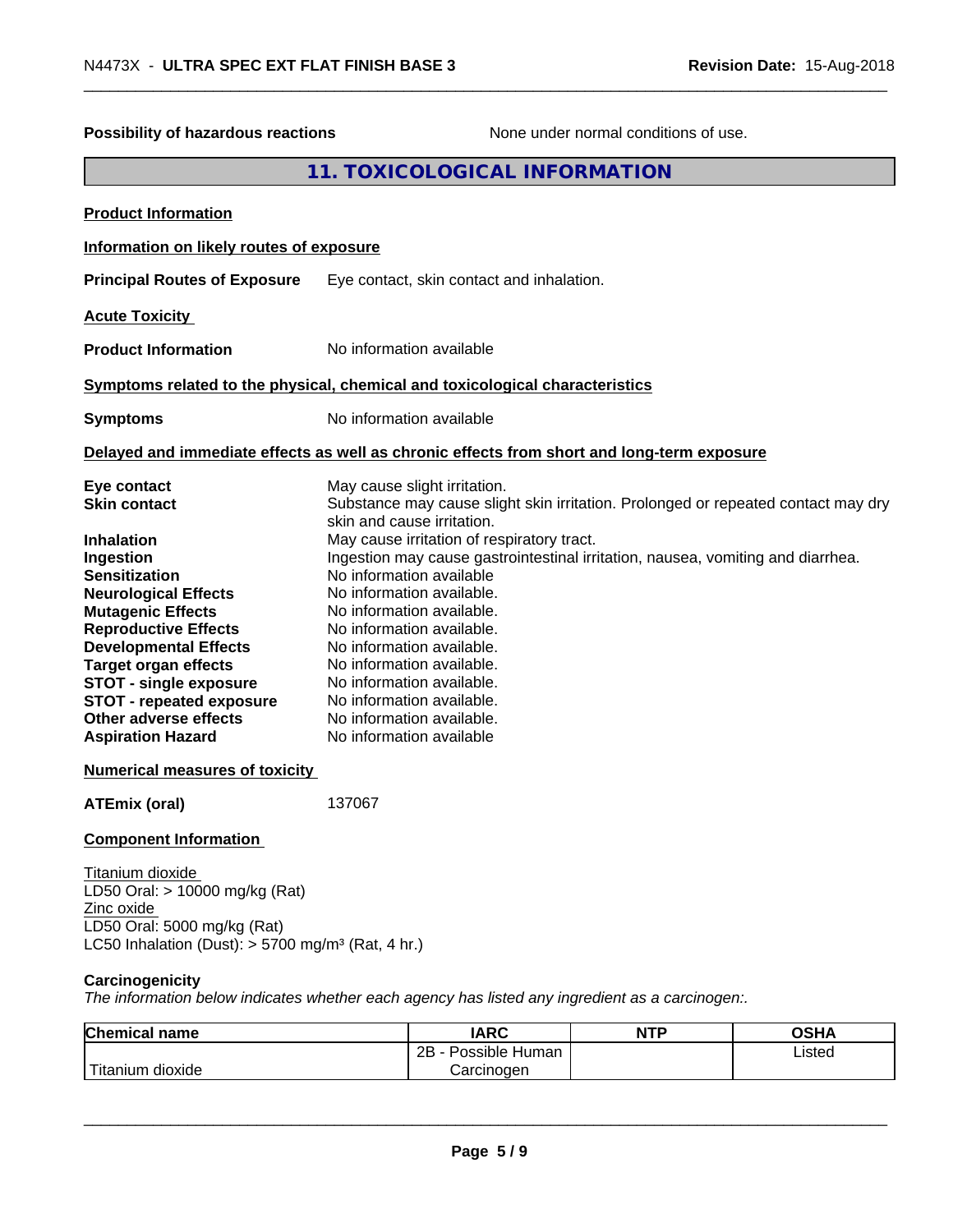• Although IARC has classified titanium dioxide as possibly carcinogenic to humans (2B), their summary concludes: "No significant exposure to titanium dioxide is thought to occur during the use of products in which titanium dioxide is bound to other materials, such as paint."

#### **Legend**

IARC - International Agency for Research on Cancer NTP - National Toxicity Program OSHA - Occupational Safety & Health Administration

**12. ECOLOGICAL INFORMATION**

## **Ecotoxicity Effects**

The environmental impact of this product has not been fully investigated.

#### **Product Information**

#### **Acute Toxicity to Fish**

No information available

#### **Acute Toxicity to Aquatic Invertebrates**

No information available

#### **Acute Toxicity to Aquatic Plants**

No information available

#### **Persistence / Degradability**

No information available.

#### **Bioaccumulation**

No information available.

#### **Mobility in Environmental Media**

No information available.

#### **Ozone**

No information available

#### **Component Information**

#### **Acute Toxicity to Fish**

Titanium dioxide  $LC50:$  > 1000 mg/L (Fathead Minnow - 96 hr.)

#### **Acute Toxicity to Aquatic Invertebrates**

No information available

#### **Acute Toxicity to Aquatic Plants**

No information available

## **13. DISPOSAL CONSIDERATIONS**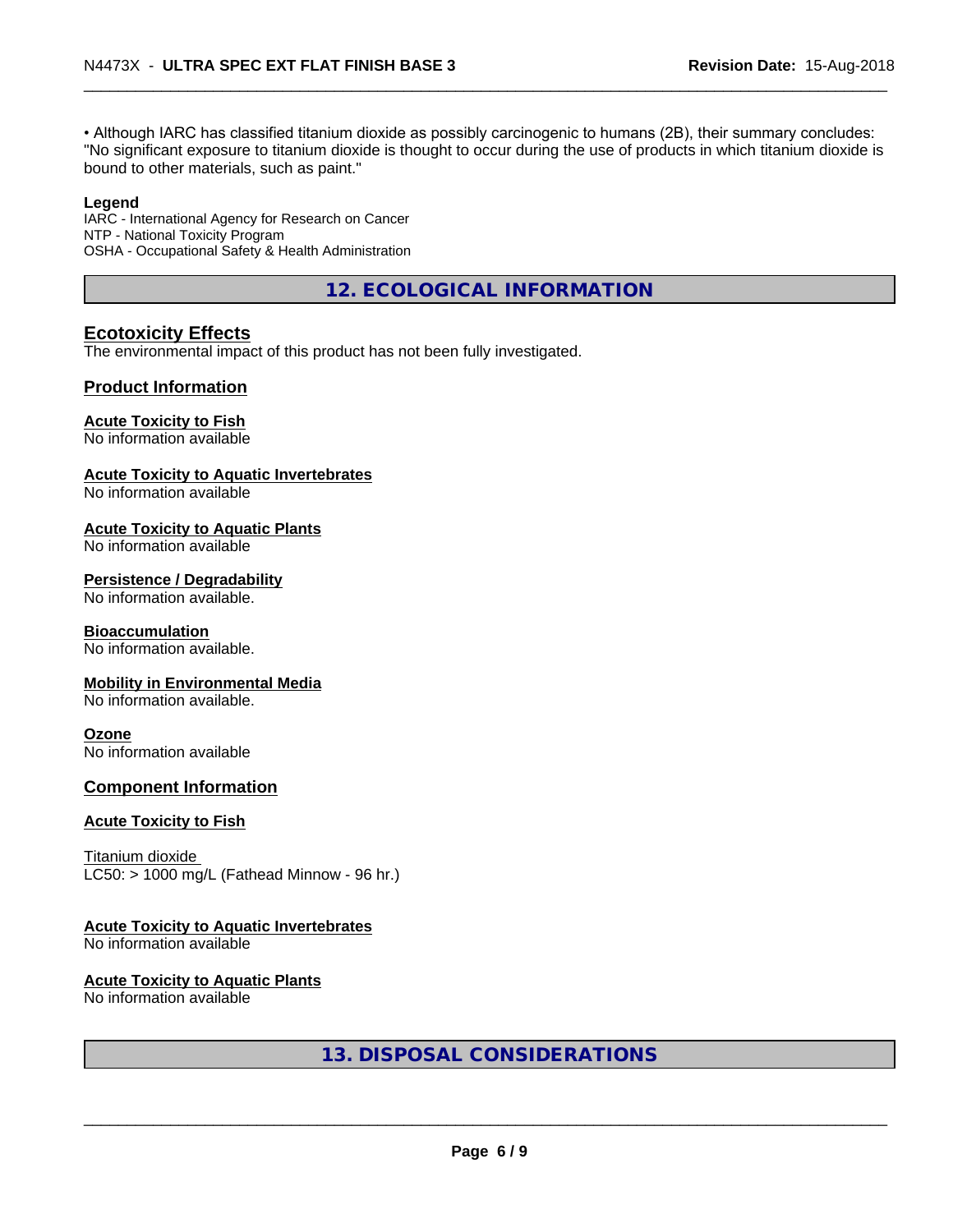| <b>Waste Disposal Method</b>                                                                                           | Dispose of in accordance with federal, state, and local regulations. Local<br>requirements may vary, consult your sanitation department or state-designated<br>environmental protection agency for more disposal options.                                               |  |  |  |
|------------------------------------------------------------------------------------------------------------------------|-------------------------------------------------------------------------------------------------------------------------------------------------------------------------------------------------------------------------------------------------------------------------|--|--|--|
|                                                                                                                        | <b>14. TRANSPORT INFORMATION</b>                                                                                                                                                                                                                                        |  |  |  |
| <b>DOT</b>                                                                                                             | Not regulated                                                                                                                                                                                                                                                           |  |  |  |
| <b>ICAO / IATA</b>                                                                                                     | Not regulated                                                                                                                                                                                                                                                           |  |  |  |
| <b>IMDG / IMO</b>                                                                                                      | Not regulated                                                                                                                                                                                                                                                           |  |  |  |
|                                                                                                                        | <b>15. REGULATORY INFORMATION</b>                                                                                                                                                                                                                                       |  |  |  |
| <b>International Inventories</b>                                                                                       |                                                                                                                                                                                                                                                                         |  |  |  |
| <b>TSCA: United States</b><br><b>DSL: Canada</b>                                                                       | Yes - All components are listed or exempt.<br>Yes - All components are listed or exempt.                                                                                                                                                                                |  |  |  |
| <b>Federal Regulations</b>                                                                                             |                                                                                                                                                                                                                                                                         |  |  |  |
| SARA 311/312 hazardous categorization                                                                                  |                                                                                                                                                                                                                                                                         |  |  |  |
| Acute health hazard                                                                                                    | No                                                                                                                                                                                                                                                                      |  |  |  |
|                                                                                                                        |                                                                                                                                                                                                                                                                         |  |  |  |
|                                                                                                                        |                                                                                                                                                                                                                                                                         |  |  |  |
|                                                                                                                        |                                                                                                                                                                                                                                                                         |  |  |  |
| <b>Chronic Health Hazard</b><br>Fire hazard<br>Sudden release of pressure hazard<br>Reactive Hazard<br><b>SARA 313</b> | No.<br>No.<br>No.<br>No<br>Section 313 of Title III of the Superfund Amendments and Reauthorization Act of 1986 (SARA). This product contains<br>a chemical or chemicals which are subject to the reporting requirements of the Act and Title 40 of the Code of Federal |  |  |  |
| Regulations, Part 372:                                                                                                 |                                                                                                                                                                                                                                                                         |  |  |  |

| <b>Chemical name</b> | CAS No.  | Weight-% | <b>CERCLA/SARA 313</b>     |
|----------------------|----------|----------|----------------------------|
|                      |          |          | (de minimis concentration) |
| Zinc oxide           | 314-13-2 |          |                            |

**Clean Air Act,Section 112 Hazardous Air Pollutants (HAPs) (see 40 CFR 61)** This product contains the following HAPs:

*None*

# **US State Regulations**

## **California Proposition 65**

**A** WARNING: Cancer and Reproductive Harm– www.P65warnings.ca.gov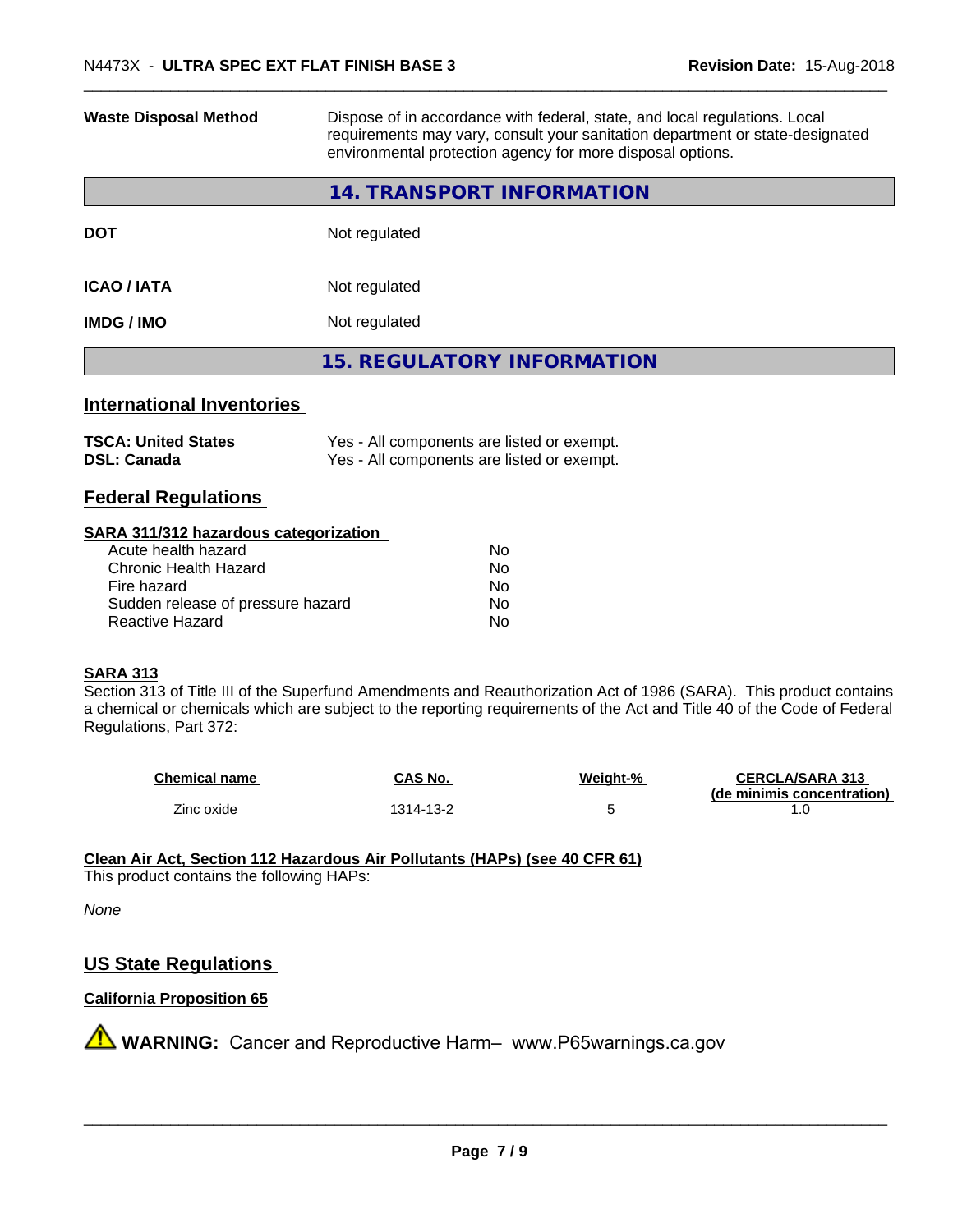#### **State Right-to-Know**

| <b>Chemical name</b> | <b>Massachusetts</b> | <b>New Jersey</b> | Pennsylvania |
|----------------------|----------------------|-------------------|--------------|
| Titanium dioxide     |                      |                   |              |
| Zinc oxide           |                      |                   |              |
| Diatomaceous earth   |                      |                   |              |

#### **Legend**

X - Listed

## **16. OTHER INFORMATION HMIS** - **Health:** 1 **Flammability:** 0 **Reactivity:** 0 **PPE:** - **HMIS Legend** 0 - Minimal Hazard 1 - Slight Hazard 2 - Moderate Hazard 3 - Serious Hazard 4 - Severe Hazard \* - Chronic Hazard X - Consult your supervisor or S.O.P. for "Special" handling instructions.

*Note: The PPE rating has intentionally been left blank. Choose appropriate PPE that will protect employees from the hazards the material will present under the actual normal conditions of use.*

*Caution: HMISÒ ratings are based on a 0-4 rating scale, with 0 representing minimal hazards or risks, and 4 representing significant hazards or risks. Although HMISÒ ratings are not required on MSDSs under 29 CFR 1910.1200, the preparer, has chosen to provide them. HMISÒ ratings are to be used only in conjunction with a fully implemented HMISÒ program by workers who have received appropriate HMISÒ training. HMISÒ is a registered trade and service mark of the NPCA. HMISÒ materials may be purchased exclusively from J. J. Keller (800) 327-6868.*

 **WARNING!** If you scrape, sand, or remove old paint, you may release lead dust. LEAD IS TOXIC. EXPOSURE TO LEAD DUST CAN CAUSE SERIOUS ILLNESS, SUCH AS BRAIN DAMAGE, ESPECIALLY IN CHILDREN. PREGNANT WOMEN SHOULD ALSO AVOID EXPOSURE.Wear a NIOSH approved respirator to control lead exposure. Clean up carefully with a HEPA vacuum and a wet mop. Before you start, find out how to protect yourself and your family by contacting the National Lead Information Hotline at 1-800-424-LEAD or log on to www.epa.gov/lead.

| <b>Prepared By</b>                               | <b>Product Stewardship Department</b><br>Benjamin Moore & Co.<br>101 Paragon Drive<br>Montvale, NJ 07645<br>800-225-5554 |  |
|--------------------------------------------------|--------------------------------------------------------------------------------------------------------------------------|--|
| <b>Revision Date:</b><br><b>Revision Summary</b> | 15-Aug-2018<br>Not available                                                                                             |  |

Disclaimer

The information contained herein is presented in good faith and believed to be accurate as of the effective date shown above. This information is furnished without warranty of any kind. Employers should use this information only as a **supplement to other information gathered by them and must make independent determination of suitability and** completeness of information from all sources to assure proper use of these materials and the safety and health of employees. Any use of this data and information must be determined by the user to be in accordance with applicable **federal, provincial, and local laws and regulations.**